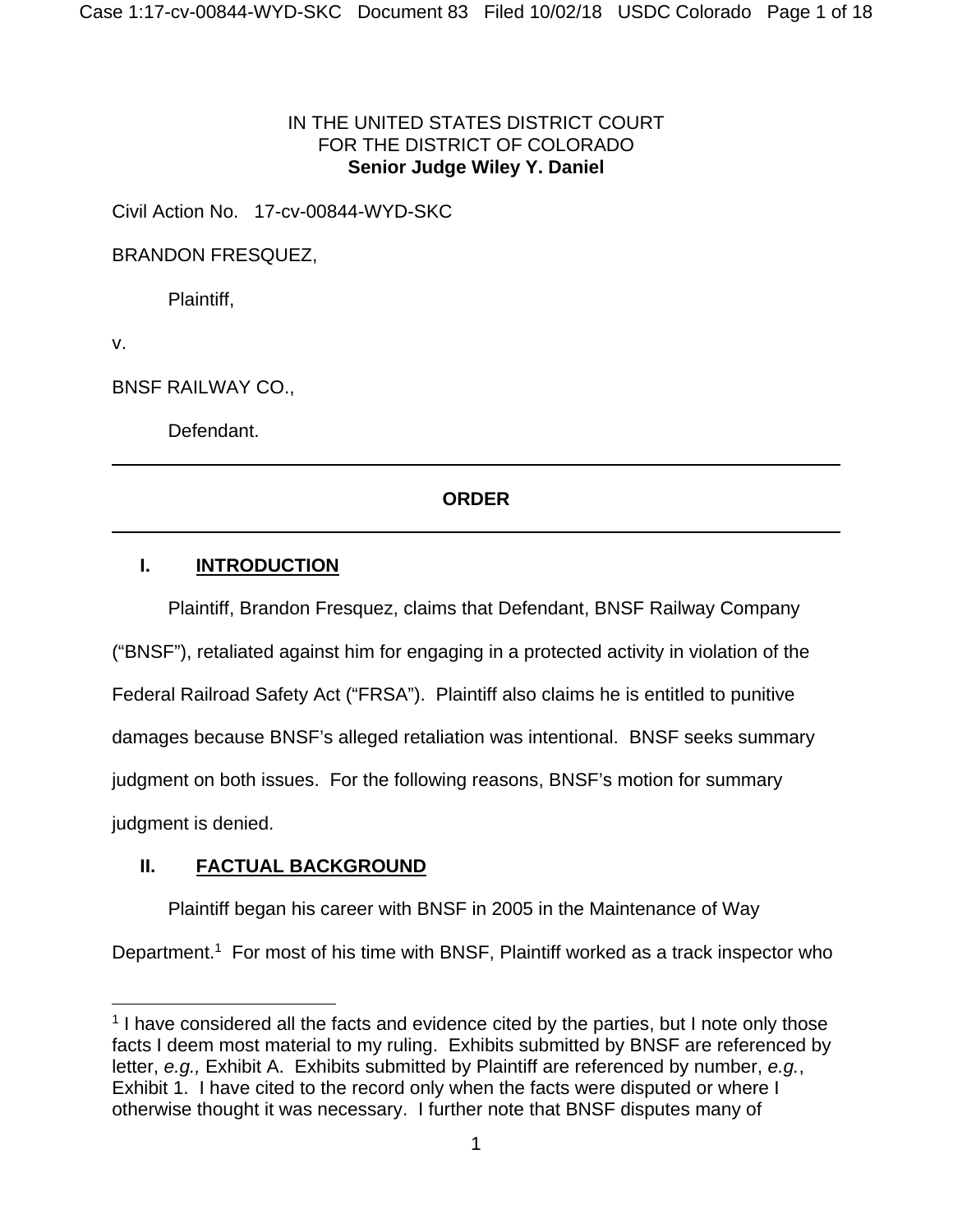was responsible for inspecting railroad tracks to determine if they complied with Federal Railroad Administration ("FRA") regulations and BNSF track safety standards. Track inspectors must locate track defects that deviate from FRA or BNSF safety standards, remediate the defect by repairing it or protecting it, and report the defect. A track inspector protects a defect by making a report of the defect, reducing the track speed limit, or removing the track from service. Normally, the defects are reported by updating an electronic track inspection database called TIMS. Plaintiff reported track defects on a regular basis while employed as a track inspector.

Under BNSF's employment hierarchy, track inspectors report directly to track supervisors called roadmasters. Roadmasters are authorized to manage track inspectors and instruct track inspectors to measure a track for defects and perform other job-related functions. Track inspectors are required to comply with instructions from roadmasters. (Def. Ex. A, Brandon Fresquez Dep. at 199:7-24).

BNSF has an employment policy called the Policy for Employee Performance Accountability ("PEPA"), which applies to all employees. The PEPA has three categories of employee discipline. The most severe category of discipline is "stand alone dismissible violations." Insubordination is an example of a stand alone

Plaintiff's factual assertions, and many, if not most, of those assertions are based on Plaintiff's own deposition testimony. But "a party's deposition testimony constitutes evidence which must be taken in the light most favorable to that party where she is the non-movant." *McGowan v. Bd. of Trustees for Metro. State Univ. of Denver*, 114 F. Supp. 3d 1129, 1132 n.1 (D. Colo. 2015). BNSF also regularly opposes the credibility of Plaintiff's testimony. But "the court may not weigh the credibility of the witnesses" which means "the court may not grant summary judgment based on its own perception that one witness is more credible than another." *Fogarty v. Gallegos*, 523 F.3d 1147, 1165-66 (10th Cir. 2008). Therefore, I have construed the record in the light most favorable to Plaintiff without considering the credibility of the evidence.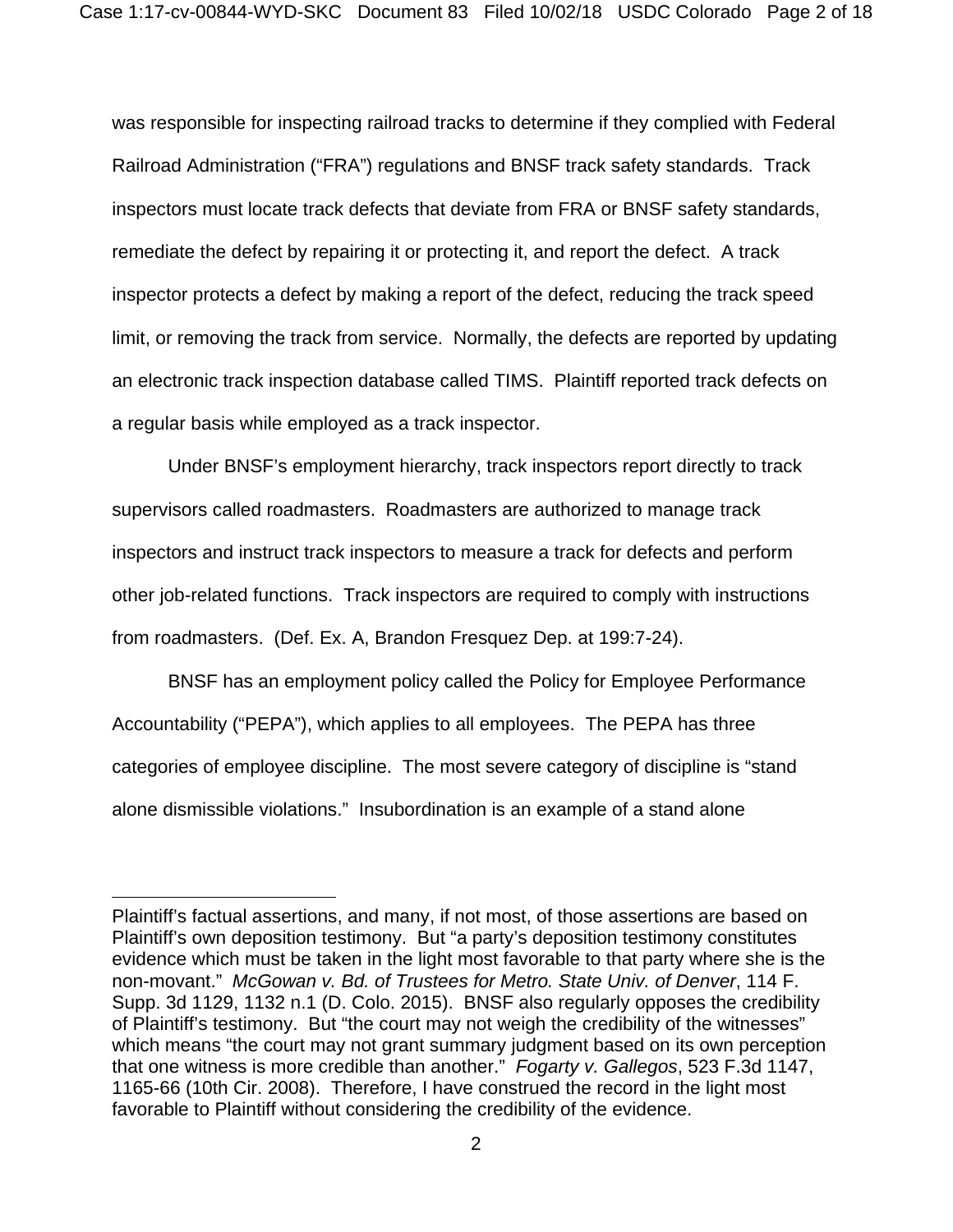dismissible violation. Insubordination is also prohibited in Rule 1.6 of BNSF's Maintenance of Way Operating Rules, which states that "[e]mployees must not be: . . . Insubordinate" and insubordination "is cause for dismissal."

BNSF also requires employees to follow their supervisor's instructions. Unlike insubordination, failure to follow instructions is not a stand-alone dismissible violation and can result in discipline less than termination. The difference between failure to follow instructions and insubordination is often subjective, but an employee can be charged with the former for when he or she is asked to do something and does not do it and an employee can be charged with the latter for refusing a direct order.

Any employee who violates a BNSF employment policy is not subject to immediate discipline. Instead, under a collective bargaining agreement, the employee may participate in an investigation to determine if a violation occurred and, if so, what the appropriate level of discipline should be for the violation.<sup>2</sup>

BNSF's 2016 Code of Conduct prohibits "[r]etaliation . . . against someone who reports a hazardous safety or security condition" and requires employees to report "actual and apparent violations of this prohibition." (Def. Ex. J, 2016 Code of Conduct 3; *see also* Def. Ex. V, Maintenance of Way Safety Rules § S-1.5.8; Def. Ex. W Corporate Policy § IV(E)). BNSF also maintains an anonymous hotline that enables employees to

 $2$  Plaintiff tries to dispute this fact, although his dispute is inadequate to raise a genuine issue of material fact. As he does with most of the facts he allegedly disputes in his response to BNSF's motion for summary judgment, Plaintiff notes that he "disputes the proposed fact insofar as it implies . . ." and then goes on to describe the implication that he disputes. (*See, e.g.*, ECF No. 46 ¶ 19). BNSF argues this method "does not dispute" the fact but "instead only purports to dispute an implication that could follow from it." (*See* ECF No. 60 ¶ 10). I agree with BNSF and I deem the facts Plaintiff has "disputed" in this manner to be admitted unless noted otherwise in this order.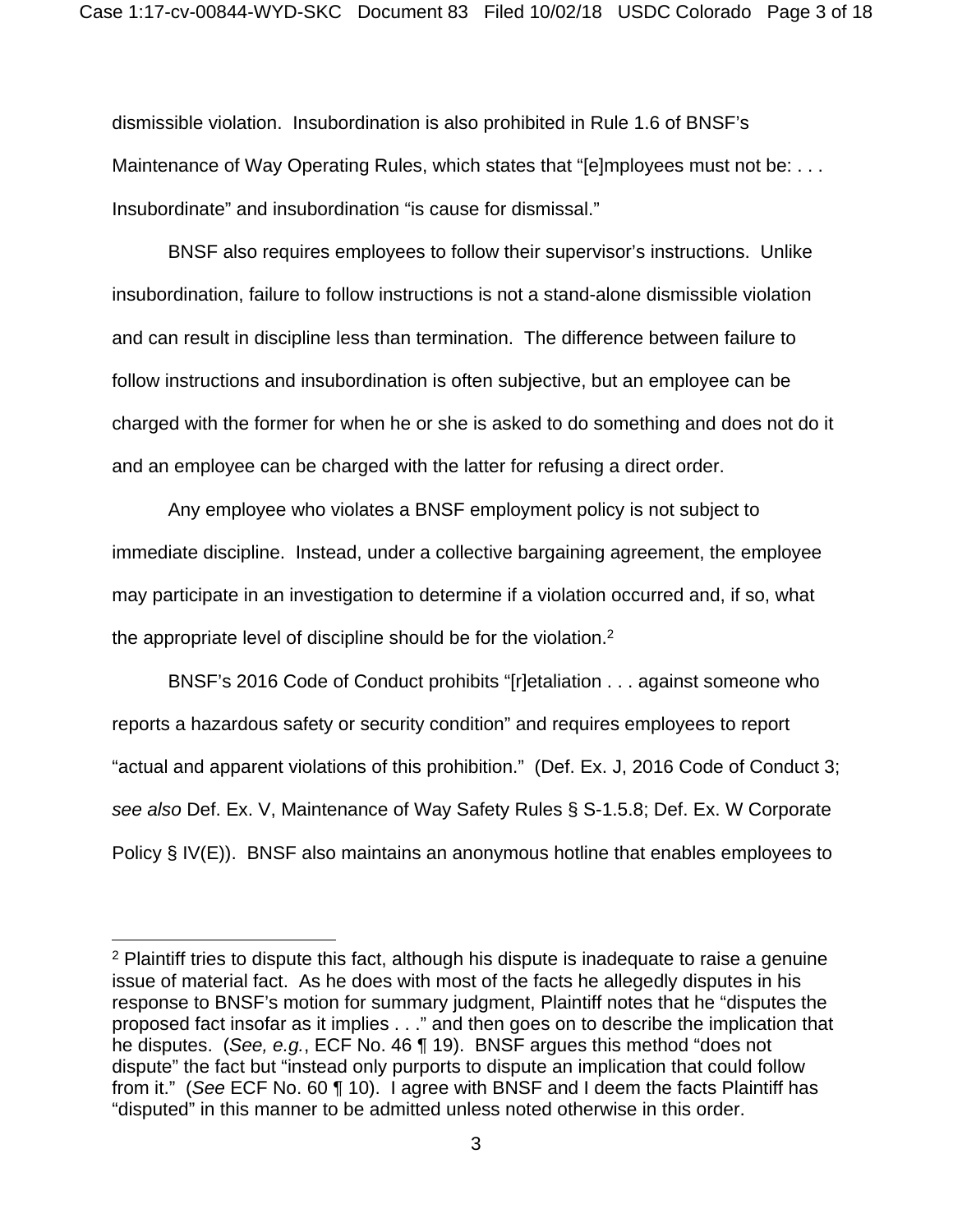report behavior that conflicts with the Code of Conduct. (Def. Ex. K). The website listing the hotline reiterates that "BNSF has a no-retaliation policy for the good faith reporting of an apparent or actual violation of the law, BNSF's Code of Conduct or any BNSF policy." (*Id.*). Employees were instructed to call the hotline if they had concerns. (Pl. Ex. 2 David Dunn Dep. 40:14-22).

BNSF employees know that federal law prohibits them from retaliating against another employee for voicing safety concerns. (*See* Pl. Ex. 1, Cason Cole Dep. 84:4- 16; Pl. Ex. 3, Adam Miller Dep. 131:1-3; Pl. Ex. 7, Mark Carpenter Dep. 135:2-4; Pl. Ex. 14, Michael Paz Dep. 160:11-20). Adam Miller, an upper-level manager at BNSF who decides whether employees should be dismissed for violating BNSF rules, stated that he had previously disciplined Michael Paz after Paz was accused of retaliating against another employee by attempting to covertly record a conversation with the employee. (Pl. Ex. 3, Adam Miller Dep. 135:12-137:9). For this infraction, Paz received a "needs improvement" designation on his leadership module regarding BNSF's code of conduct. (Pl. Ex. 14 Michael Paz Dep. 145:2-11).

At some point, Plaintiff became aware that one of his roadmasters, Michael Paz, and another supervisor, Mark Carpenter, were inappropriately reporting repairs to track defects when no repair had actually been made. (*See* Pl. Ex. 5, Brandon Fresquez Dep. 143:13-145:11). In early May 2016, Plaintiff claims he confronted Paz over the telephone about improperly removing the track defects from TIMS. (*See id.* at 146:7- 148:23). Plaintiff asserts he asked Paz to "admit you're falsifying reports, admit you're taking defects off and removing the slow orders" and Paz "admits to it." (*Id.* at 148:11- 13).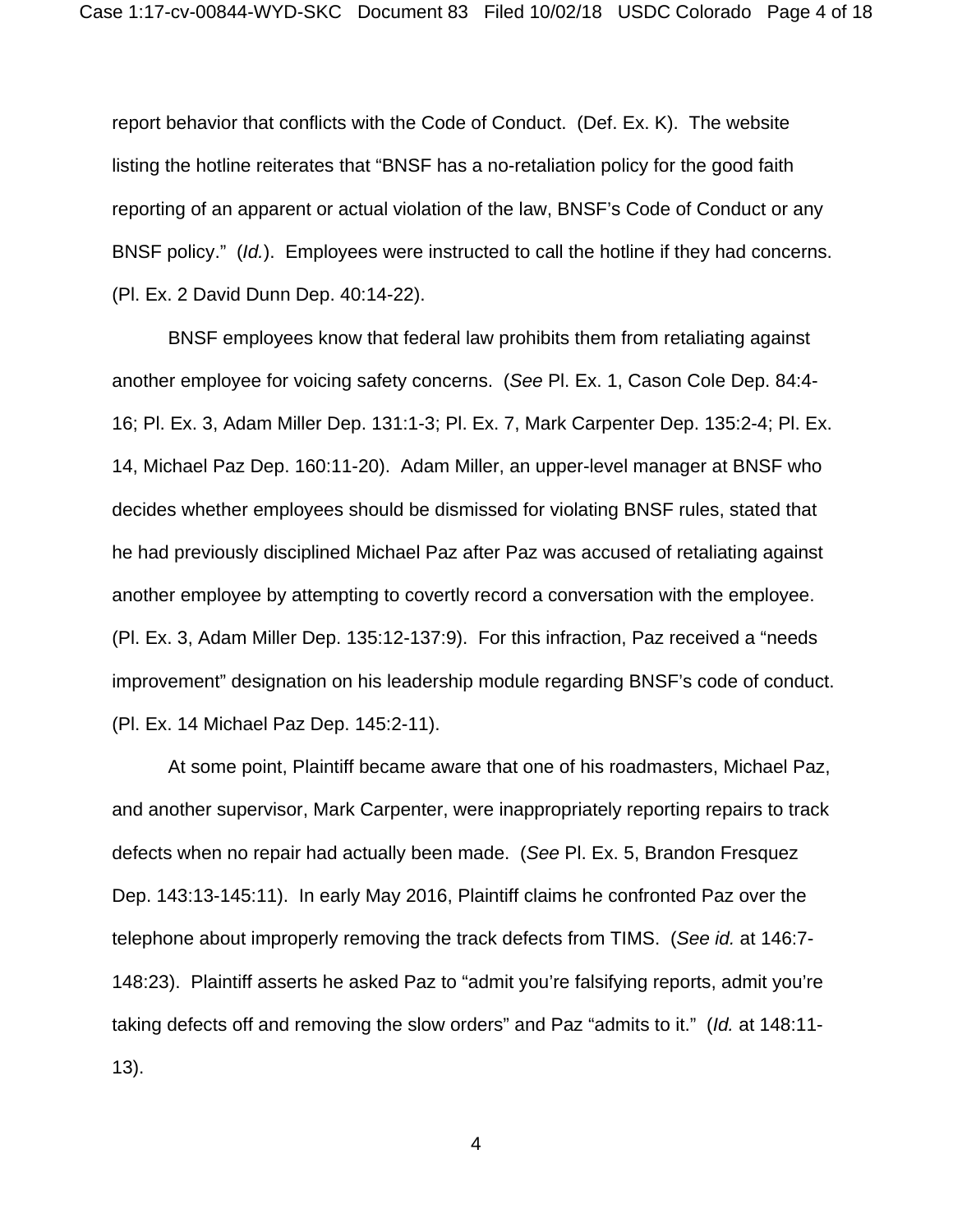On the morning of May 5, 2016, Plaintiff alleges he spoke with Paz about another track defect that was severe enough to require taking the track out of service. (*Id.* at 173:16-174:4). According to Plaintiff, Paz instructed him to "falsify the report by changing the non-class defect to a class-specific defect so [Plaintiff would] not have to take the track out of service." (Pl. Ex. 6, Internal Hearing Transcript 27:21-24). Plaintiff refused. (*Id.* at 26:22-24). Plaintiff claims he then called a field agent at FRA to ask whether the defect should be changed. (Pl. Ex. 5, Brandon Fresquez Dep. 175:5-8). After he ended his phone call with the field agent, Plaintiff spoke to Paz again about the defect. Plaintiff testified that he asked Paz again "about the falsifying of the reports and the defects" and Paz allegedly threatened to "go behind [him] and find nine missing defects . . . and fire [him]." (*Id.* at 175:9-20). Plaintiff also alleges that he told Paz that he called the FRA. (*Id.* at 180:1-7).

In the afternoon of May 5, Paz asked Plaintiff to meet him at another defect that had been identified by a geometry car, which is a vehicle that runs on the rails and identifies potential track defects. Plaintiff testified that he again told Paz he "called his friends in very high places," referring to the FRA, and Paz responded "I have Mark Carpenter. We don't lose." (*Id.* at 180:9-15). Jay Herzog, a track foreman, met Plaintiff and Paz at the defect. The defect was not visible when the three of them arrived at the location of the possible defect.

The parties offer directly conflicting accounts of what happened next. According to Plaintiff, Paz said that the defect was not present based on his observation of the track. (*Id.* at 187:8-10). Plaintiff responded "you can't just come out here and say it's not there." Paz replies "I don't have to prove it's not there. It's your job to prove it's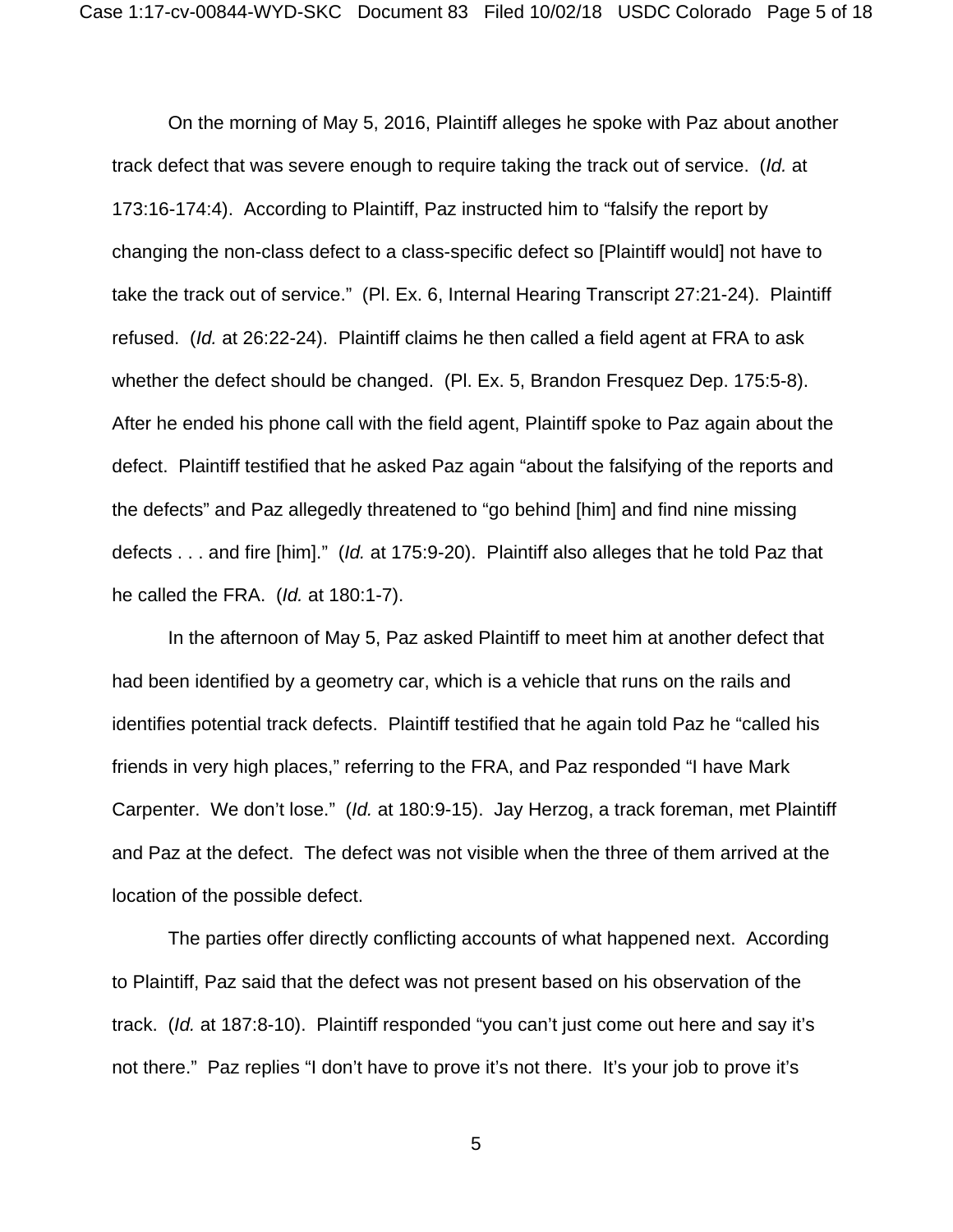there." (*Id.* at 189:2-7). Plaintiff claims Paz never asked him to measure the defect.

According to BNSF, Paz thought the defect should be measured and ordered Plaintiff to take his string-line to measure the track. A string-line is a tool to confirm whether there is an alignment defect in the track. Plaintiff refused, and Paz instructed Plaintiff to string-line the defect two more times. Plaintiff refused each instruction and said "there is no point." (Def. Ex. R, Michael Paz Dep. 132).

Regardless of this conflicting account, Plaintiff ultimately climbed into his truck and drove away without ever measuring the possible defect. As Plaintiff drove away, Paz called him on his truck's radio. The parties also dispute the content of the radio conversation. Plaintiff claims Paz asked him if he "wanted to" string-line the defect, (Pl. Ex. 5, Brandon Fresquez Dep. 190:9-13), while Paz claims he ordered Plaintiff to stringline the defect, (Pl. Ex. 6, Internal Hearing Transcript 7:18-26). Plaintiff's responses to Paz were captured in the following audio recording:

Nah, you guys already made your decision. You got a Foreman there, and you guys have made your decision, so. . . . No, you guys already made your decision, uh, I don't see the, the point of stringlining something when you've already made your decision with the Foreman. . . . My final opinion is it's, uh, kind of pointless to stringline something if you've already made your decision. . . . I didn't say no.<sup>3</sup>

Plaintiff eventually returned to the site of the defect to find Paz and Herzog

measuring the track with a string-line.

<sup>&</sup>lt;sup>3</sup> Only Plaintiff's side of the conversation is recorded. The ellipses demonstrate where Paz spoke to Plaintiff. Plaintiff disputes this version of his side of the conversation by inventing a scenario whereby a BNSF hearing officer intentionally altered the transcript of the recording. (ECF No. 46 ¶ 54). I find this argument to be farfetched and unsupported by fact. I have nonetheless reviewed the actual audio recording and I agree the transcript appears to accurately reflect Plaintiff's statements. (*See* Pl. Ex. 18, Audio Recording).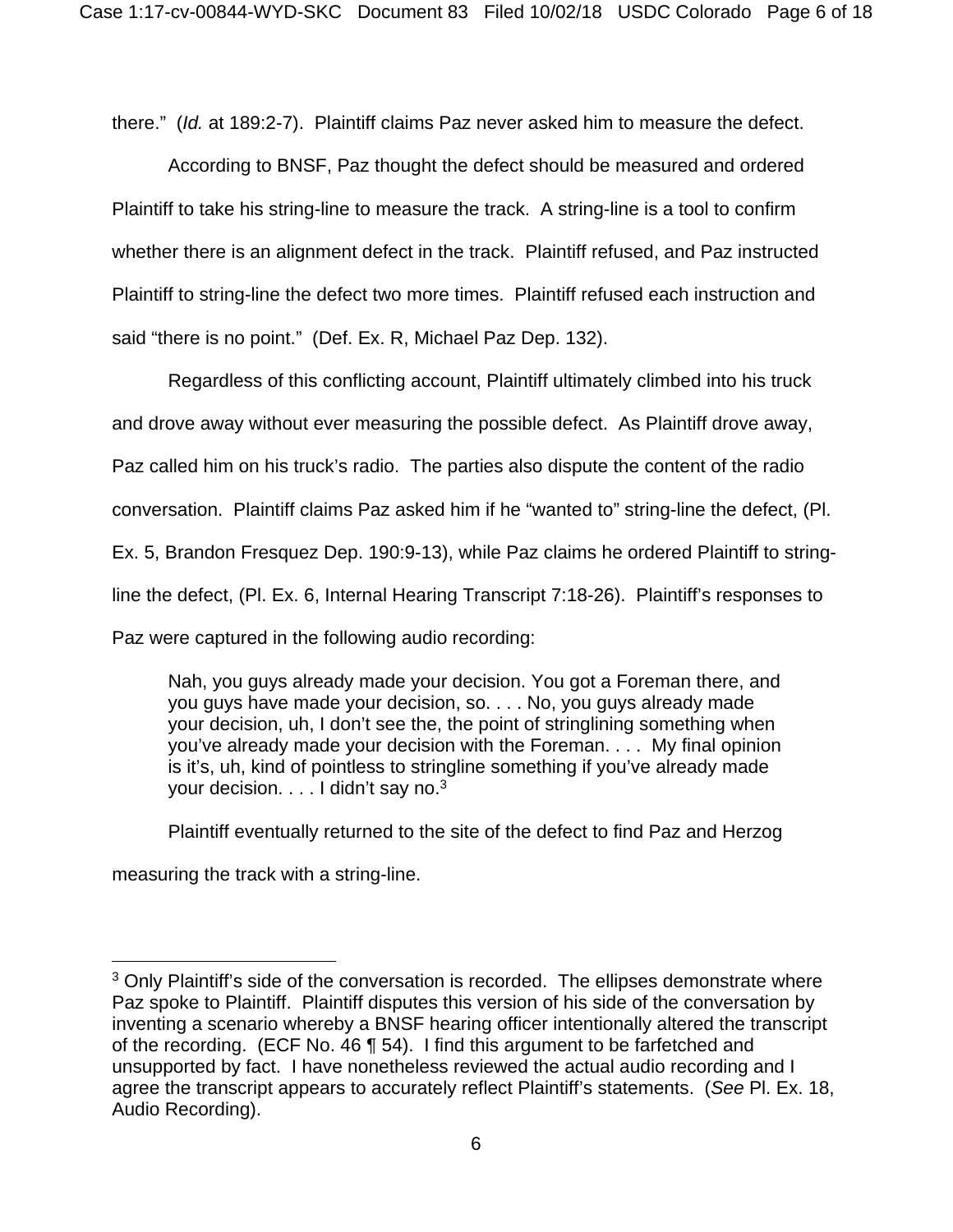Paz reported his version of events to his supervisor, Mark Carpenter. Paz believes that he told Carpenter Plaintiff was insubordinate, but if he did not use the word "insubordinate," he at least told Carpenter Plaintiff refused an instruction. (Pl. Ex. 7, Mark Carpenter Dep. 90:19-22; Pl. Ex. 14, Michael Paz Dep. 129:6-10). Carpenter removed Plaintiff from service pending an investigation. Based on his conversation with Paz, Carpenter decided to charge Plaintiff with violating BNSF's policy prohibiting insubordination. (Pl. Ex. 7, Mark Carpenter Dep. 91:12-16). He also issued an investigation notice to prompt disciplinary action.

In response to the notice, BNSF performed an investigatory hearing regarding Plaintiff's alleged insubordination on May 13, 2016. Ned Percival, a manager in the transportation department, conducted the hearing. Paz testified at the hearing to his version of the events that occurred on May 5, 2016. Plaintiff was represented by his union chairman during the hearing and testified to his side of the story. Notably, Plaintiff testified that Paz "trie[d] to convince [him] to falsify the report by changing the non-class defect to a class-specific defect so [he] would not have to take the track out of service," and that Paz tried to falsify track defect reports against Plaintiff's objections. (Pl. Ex. 6, Internal Hearing Transcript at 27:15-28:20). Plaintiff also testified that he believed he was taken out of service in retaliation for confronting Paz about the defect reports. (*Id.*  at 29:1-5).

Herzog did not testify during the investigatory hearing, but in his deposition, he agreed that Plaintiff's termination was in retaliation for refusing to change the defects. Herzog stated Plaintiff was fired "due to him standing up to BNSF in regards to the FRA regulation." (Pl. Ex. 11, Jay Herzog Dep. 156:2-8). Herzog also remembered trying to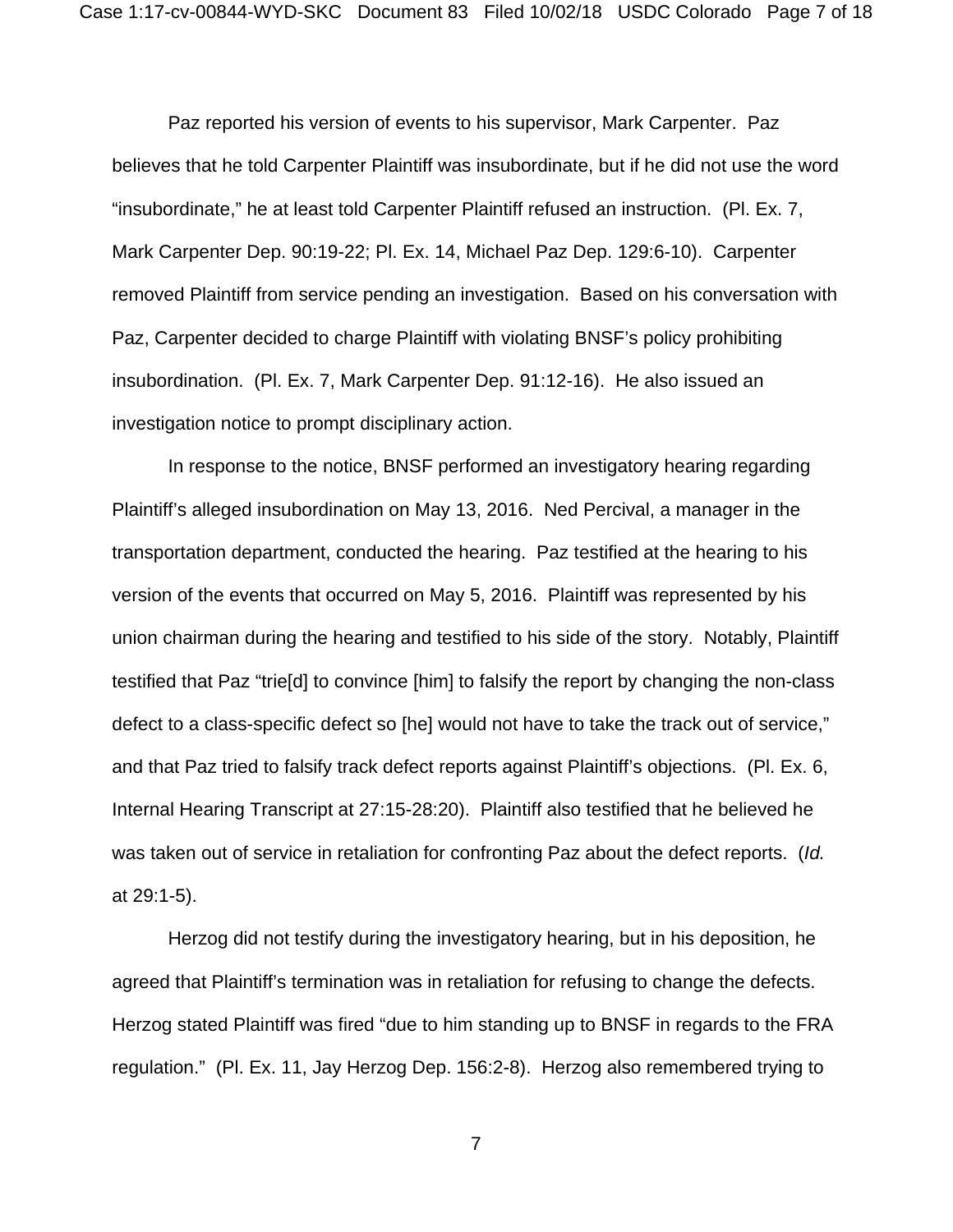call Plaintiff on his radio, but Paz told him not to because Plaintiff driving away was "just what [Paz] need[ed]." (*Id.* at 121:7-14). Herzog thought this was a reference to Paz finding a reason to fire of Plaintiff. (*Id.* at 174:4-175:10).

After the hearing ended, Percival sent the transcript to Stephanie Detlefsen who is on BNSF's PEPA team. The PEPA team is a group within BNSF's Labor Relations Department. They review investigation transcripts to determine the appropriate level of disciple to be administered against employees who have been accused of violating an employment policy. Detlefsen independently reviewed Plaintiff's hearing transcript. She credited Paz's testimony over Plaintiff's because she believed Paz told Plaintiff to string-line the defect three times and Plaintiff left in his truck without measuring the defect. Detlefsen determined Plaintiff had been insubordinate and recommended dismissing him on a "stand-alone basis." (Pl. Ex. 8 Stephanie Detlefsen Dep. 13:9-23). She also considered Plaintiff's allegation that Paz retaliated against him for highlighting the discrepancies in the defect reports. Based on the allegation, Detlefsen consulted with BNSF's law department to make sure BNSF was "complying with all of the laws." (*Id.* at 20:23-24). But Detlefsen did not do anything to investigate Plaintiff's claim that he was retaliated against. (*Id.* at 19:14-16).

Miller reviewed Detlefsen's recommendation as well as the hearing transcript. Miller agreed that Plaintiff had been insubordinate for refusing Paz's instruction to measure the defect. Miller testified that the Plaintiff's initial charge was one thing that he considered when evaluating the level of discipline to impose. (Pl. Ex. 3, Adam Miller Dep. 97:7-10). In this case, Carpenter charged Plaintiff with insubordination based on Paz's description of the incident. (*Id.* at 81:2-10). Miller concluded Plaintiff was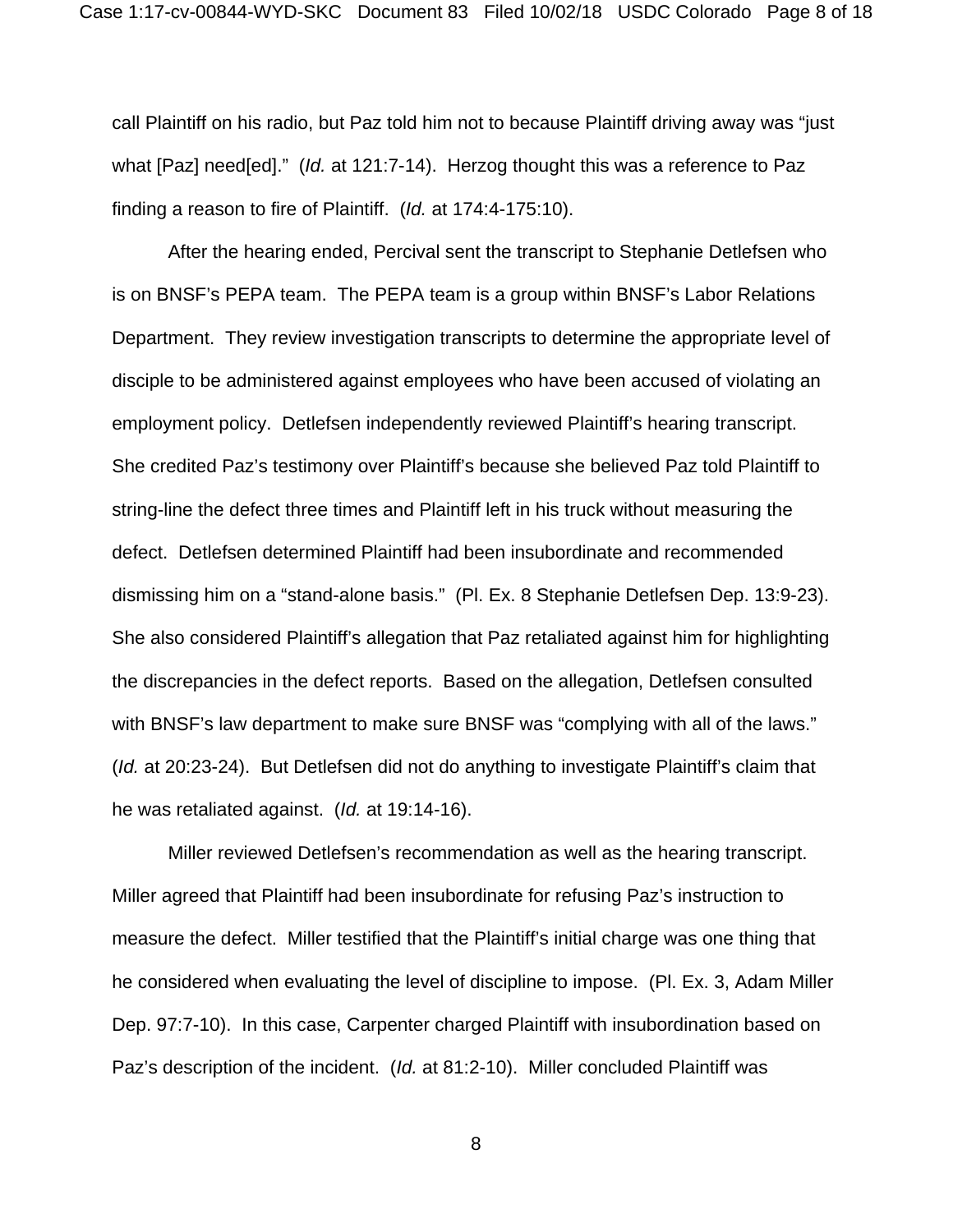insubordinate, in part, based on Paz's testimony that he asked Plaintiff to measure the defect and Plaintiff refused. (*Id.* at 90:13-92:10).

Plaintiff's termination was finalized on May 27, 2016. (Pl. Ex. 35, Dismissal Letter). Plaintiff appealed his dismissal and his dismissal was upheld on appeal based on substantial evidence in the record. (Def. Ex. Y, Public Law Board No. 7585).

### **III. STANDARD OF REVIEW**

Summary judgment may be granted where "the pleadings, depositions, answers to interrogatories, and admissions on file, together with the affidavits, if any, show that there is no genuine issue as to any material fact and the . . . moving party is entitled to judgment as a matter of law." Fed. R. Civ. P. 56(c). "An issue of fact is 'genuine' 'if the evidence is such that a reasonable jury could return a verdict for the non-moving party' on the issue." *Nahno–Lopez v. Houser*, 625 F.3d 1279, 1283 (10th Cir. 2010) (quoting *Anderson v. Liberty Lobby, Inc*., 477 U.S. 242, 248 (1986)). "An issue of fact is 'material' 'if under the substantive law it is essential to the proper disposition of the claim' or defense." *Id*. (quoting *Adler v. Wal–Mart Stores, Inc.*, 144 F.3d 664, 670 (10th Cir. 1998)).

The burden of showing that no genuine issue of material fact exists is borne by the moving party. *E.E.O.C. v. Horizon/ CMS Healthcare Corp.*, 220 F.3d 1184, 1190 (10th Cir. 2000). The court must "'view the evidence and draw all reasonable inferences therefrom in the light most favorable to the party opposing summary judgment.'" *Atl. Richfield Co. v. Farm Credit Bank of Wichita*, 226 F.3d 1138, 1148 (10th Cir. 2000) (quotation omitted). All doubts must be resolved in favor of the existence of triable issues of fact. *Boren v. Southwestern Bell Tel. Co.*, 933 F.2d 891,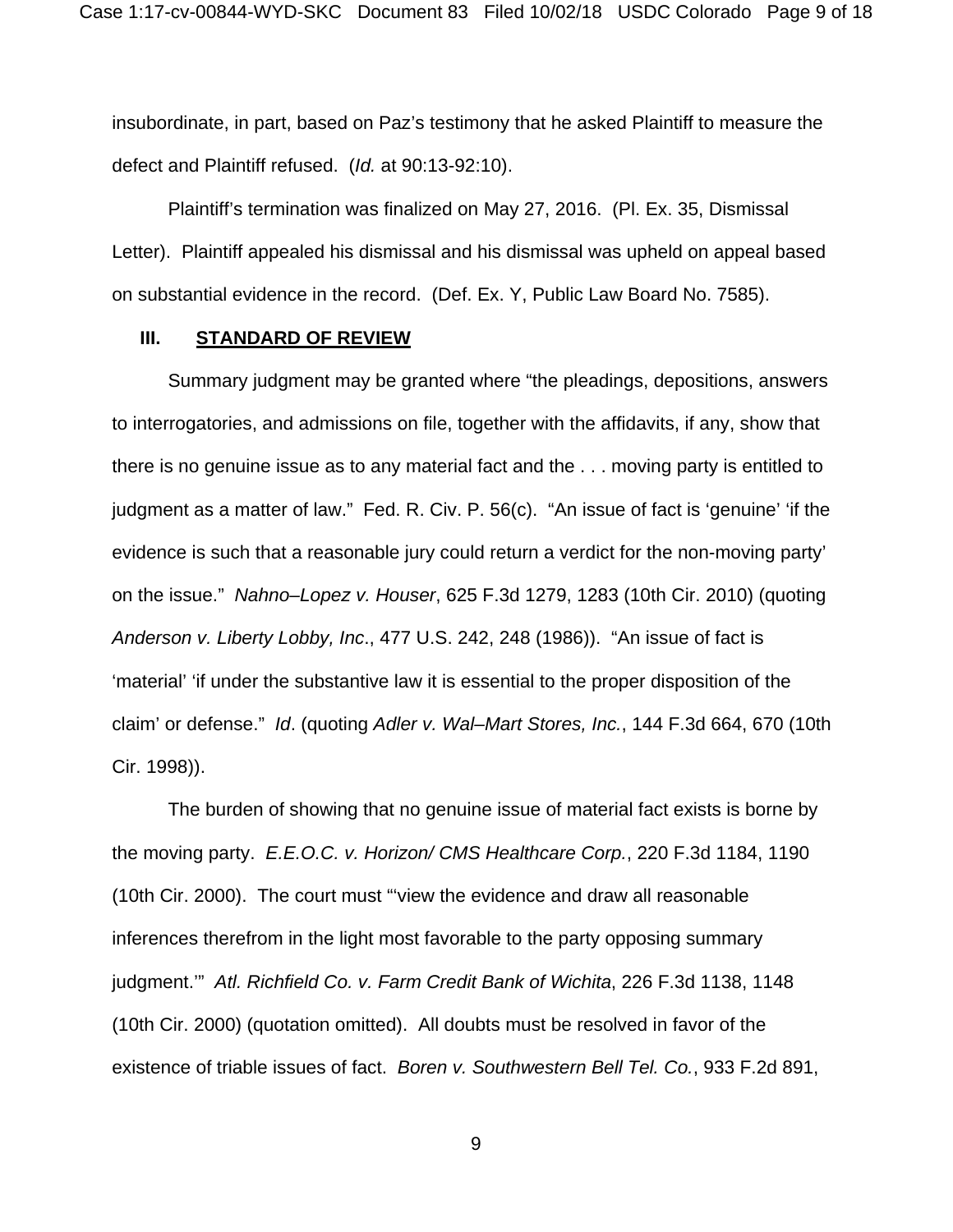892 (10th Cir. 1991). When ruling on a motion for summary judgment, courts should recall that "[c]redibility determinations [and] the weight of the evidence" are the province of the jury. *Anderson*, 477 U.S. at 255.

### **IV. ANALYSIS**

BNSF argues that it dismissed Plaintiff because he was insubordinate to Paz in

violation of well-established company policies, and not for any retaliatory reasons.

BNSF argues in the alternative that even if Plaintiff's FRSA claim moves forward, his

claim for punitive damages should be dismissed because BNSF made good-faith efforts

to comply with the FRSA.

### **A. Federal Railroad Safety Act**

The FRSA prohibits a railroad carrier and its employees from discharging an

employee if such discharge is due to an employee's lawful, good faith act done

(1) to provide information, directly cause information to be provided, or otherwise directly assist in any investigation regarding any conduct which the employee reasonably believes constitutes a violation of any Federal law, rule, or regulation relating to railroad safety or security . . .

[or]

(2) to refuse to violate or assist in the violation of any Federal law, rule, or regulation relating to railroad safety or security[.]

49 U.S.C. § 20109(a)(1)-(2).

The FRSA also prohibits a railroad carrier and its employees from discharging an

employee for "reporting, in good faith, a hazardous safety or security condition." *Id.* at §

20109(b)(1)(A).

The FRSA adopts the burden-shifting framework found in 49 U.S.C. § 42121(b).

49 U.S.C. § 20109(d)(2)(A)(i). This framework imposes the initial burden on the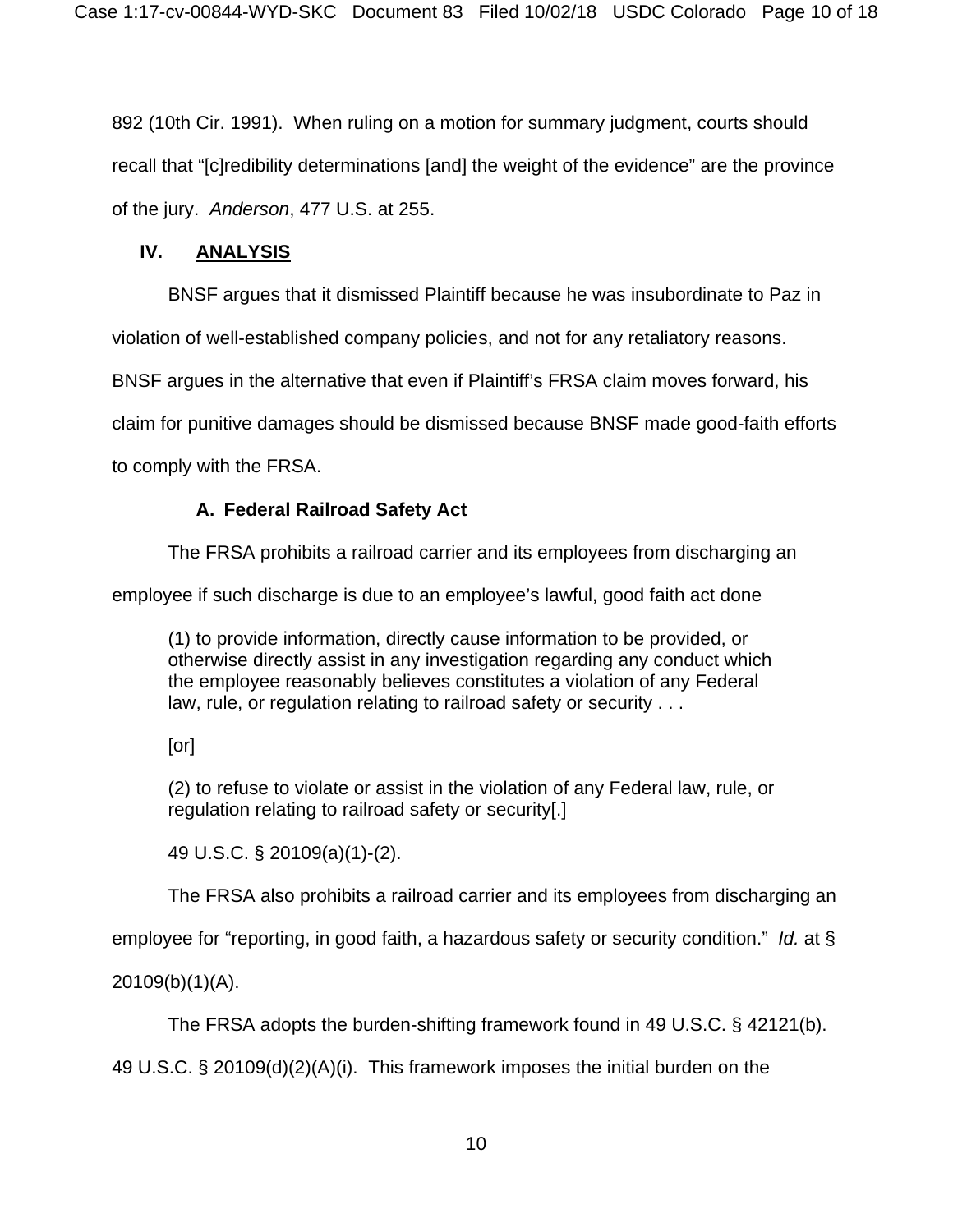employee to establish a prima facie case by showing that "'(1) the employee engaged in a protected activity; (2) the employer knew that the employee engaged in the protected activity; (3) the employee suffered an unfavorable personnel action; and (4) the protected activity was a contributing factor in the unfavorable action.'" *Lincoln v. BNSF Ry. Co.* (*Lincoln I*), 900 F.3d 1166, 1212 (10th Cir. 2018) (quoting *Conrad v. CSX Transp., Inc.*, 824 F.3d 103, 107 (4th Cir. 2016)). If an employee meets his or her threshold burden, the burden switches to the employer to demonstrate by "clear and convincing evidence that the employer would have taken the same unfavorable personnel action in the absence of [the employee's protected activity]." 49 U.S.C. § 42121(b)(2)(B)(iv).

Plaintiff has clearly met the first three factors of a prima facie case. First, Plaintiff's Complaint lists several activities that he alleges are protected activities, including that he "refused to reclassify a defect." (ECF No. 1 at ¶ 35). BNSF does not challenge that this refusal is a protected activity, and Plaintiff stated he declined to reclassify a defect on May 5. *See* 49 U.S.C. § 20109(a)(2) (protected activity includes "refus[ing] to violate or assist in the violation of any Federal law, rule, or regulation"). Second, Detlefsen and Miller were the BNSF decisionmakers who terminated Plaintiff and they both knew about Plaintiff's alleged protected activity because they reviewed the investigatory hearing transcript where Plaintiff testified that he refused to "chang[e] the non-class defect to a class-specific defect." (Pl. Ex. 6, Internal Hearing Transcript at 27:21-24). BNSF implicitly admits that Detlefsen and Miller knew about this protected activity when it states in its motion for summary judgment "[o]ther than this benign exchange" between Plaintiff and Paz, "Miller and Detlefsen are not aware of *any other*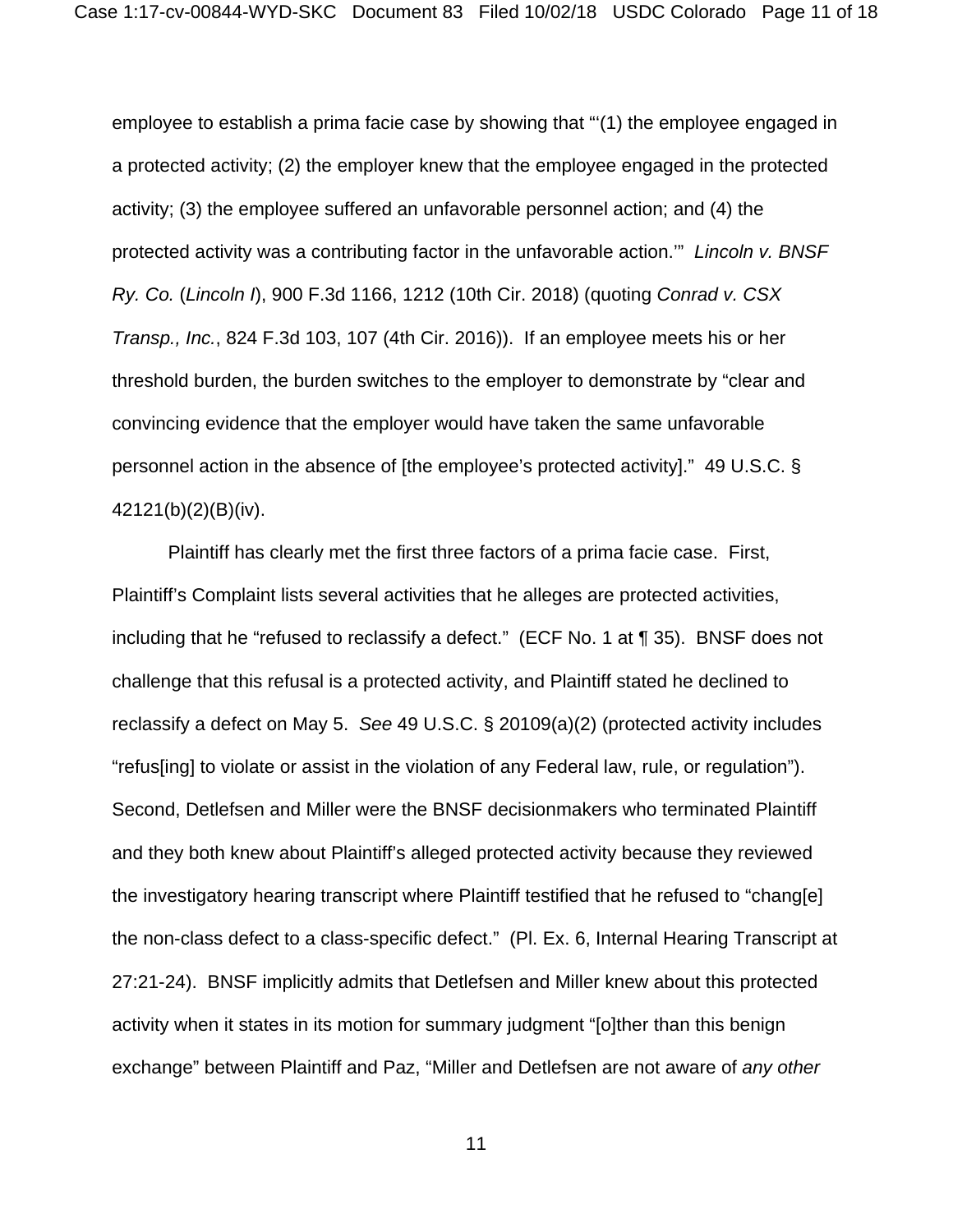*instances* where Plaintiff refused to re-classify a defect." (ECF No. 39 at 21 (emphasis added); *see also id.* at 20 ("BNSF's decision makers did not know about all but the most innocuous of Plaintiff's protected activity.")). Third, it is undisputed that Plaintiff was taken out of service and eventually terminated, which are unfavorable personnel actions.

The only real dispute concerns the fourth factor. Under this factor, a "contributing factor" is "any factor, which alone or in combination with other factors, tends to affect *in any way* the outcome of the decision." *BNSF R. Co. v. U.S. Dep't of Labor* (*Cain*), 816 F.3d 628, 638 (10th Cir. 2016) (internal quotation marks omitted). The "contributing factor" standard is "broad and forgiving." *Id.* at 639 (internal quotation marks omitted). To satisfy this standard, an employee need not "conclusively demonstrate the employer's retaliatory motive," but must prove the employer's intentional retaliation was "prompted by the employee engaging in protected activity." *Kuduk v. BNSF Ry. Co.*, 768 F.3d 786, 791 (8th Cir. 2014); *see also Lincoln I*, 900 at 1213 (citing *Koziara v. BNSF Ry. Co.*, 840 F.3d 873 (7th Cir. 2016) and noting "employee must produce evidence that unfavorable personnel action was "'motived by animus'").

Plaintiff contends there is direct evidence that shows BNSF retaliated against him because of his protected activity. But, in support of this contention he cites to paragraphs 18-21, 24, and 36 of his proposed statement of facts. (ECF No. 46 at 41). Paragraphs 18-21 do not establish direct evidence of retaliation and Plaintiff's proposed statement of facts does not contain paragraphs 24 or 36. Thus, I find that there is no direct evidence of retaliation.

Nonetheless, an employee may rely on circumstantial evidence to establish a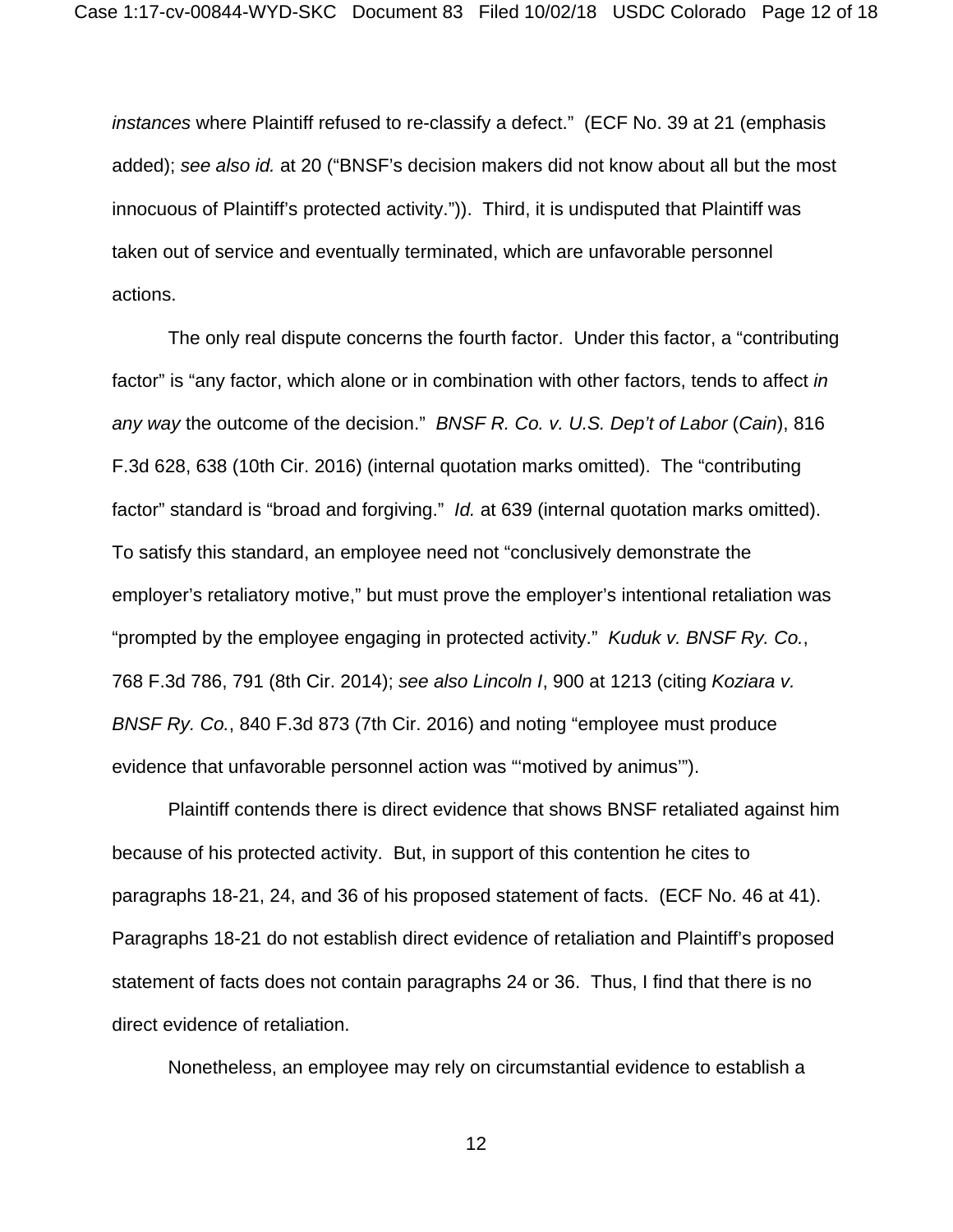retaliatory motive. *See Lincoln v. BNSF Ry. Co.* (*Lincoln II*), 2017 WL 1437302 at \*30 (D. Kan. Apr. 24, 2017), *aff'd in part, vacated in part, rev'd in part*, *Lincoln I*. Circumstantial evidence includes evidence such as "the temporal proximity between the protected activity and the adverse action, indications of pretext such as inconsistent application of polices and shifting explanations, antagonism or hostility toward protected activity, the relation between the discipline and the protected activity, and the presence of intervening events that independently justify discharge." *Loos v. BNSF Ry. Co.*, 865 F.3d 1106, 1112-13 (8th Cir. 2017).

Viewing the evidence in the light most favorable to Plaintiff, I find that the circumstantial evidence shows that Plaintiff's protected activity may have contributed to his termination because there is temporal proximity and indications of pretext between Plaintiff's protected activity and his termination. Trouble started brewing in early May 2016 when Plaintiff claims he demanded that Paz admit to falsifying track defect reports. Several days later, on the morning of May 5, Plaintiff allegedly refused Paz's instruction to reclassify another defect and Paz allegedly threatened to fire Plaintiff. Then, in the afternoon, Paz called Plaintiff to investigate another defect. Plaintiff alleges he told Paz he had called his "friends in very high places," to which Paz responded that he does not "lose." Shortly after this exchange, Plaintiff drove away from the investigation site. That evening, Paz initiated disciplinary actions against Plaintiff by reporting him for insubordination to Carpenter, who placed Plaintiff on leave.

This history plainly establishes a temporal proximity between Plaintiff's protected activity and his termination because Plaintiff's protected activity and the unfavorable personnel action occurred on the same day. Within several hours of refusing to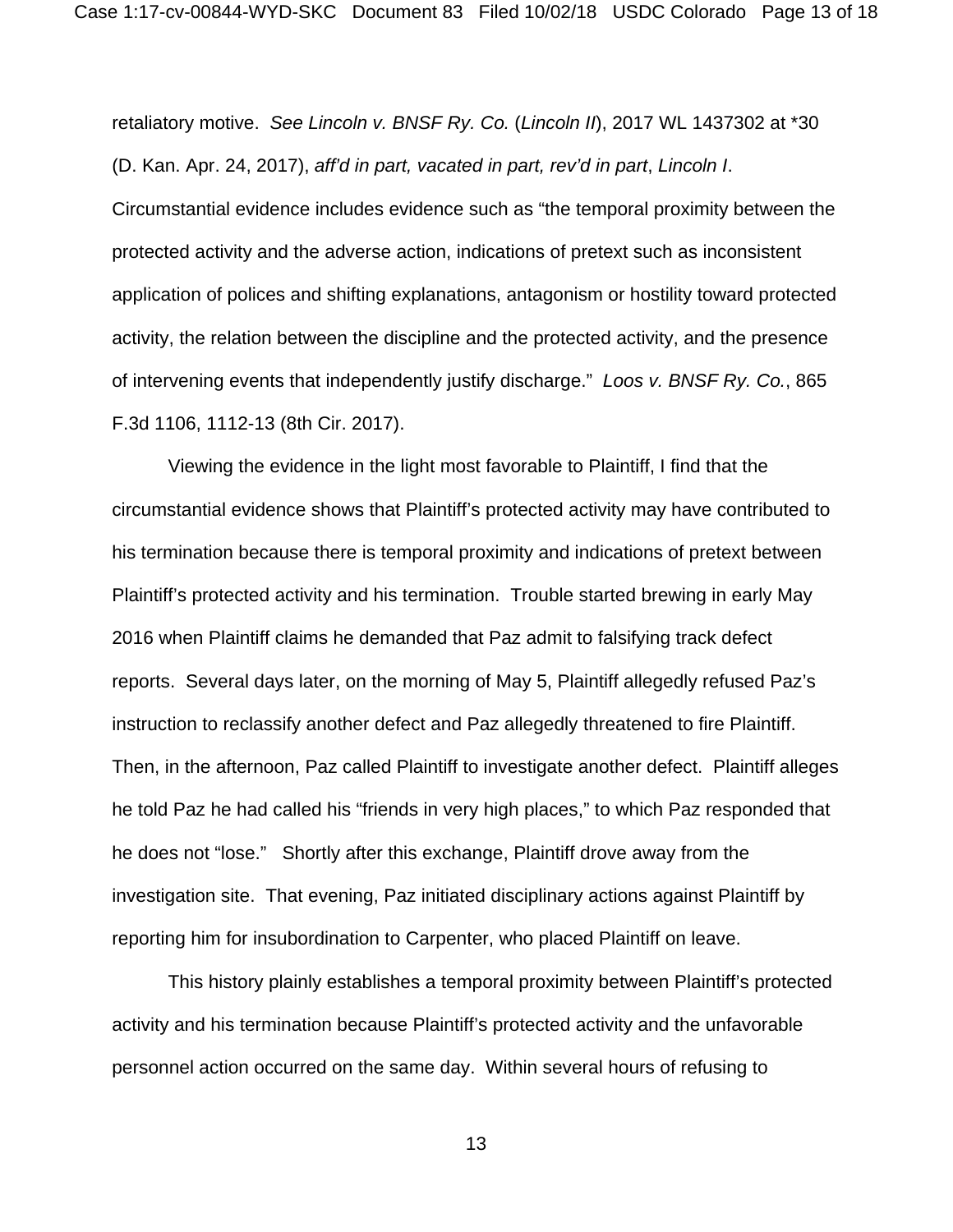reclassify a defect, Paz told Carpenter Plaintiff acted insubordinately. *Cf. Felix v. City and Cnty. of Denver*, 729 F. Supp. 2d 1243, 1253 (D. Colo. 2010) ("'Close'" temporal proximity means a period of days or a few weeks . . . .").

I also find that there is an indication of pretext because Paz allegedly threatened to fire Plaintiff and told him he did not "lose" on the same day he reported Plaintiff to Carpenter. And Herzog, who witnessed the exchange between Paz and Plaintiff at the supposed defect on May 5, thought that Plaintiff's termination was related to his protected activity and that Paz would use Plaintiff's flight from the defect as an excuse to fire him. These facts allow an inference that Paz intentionally retaliated against Plaintiff for challenging him about the track defects.

BNSF contends that Plaintiff's insubordination constitutes an intervening event that justified discharging Plaintiff. (ECF No. 39 at 23). I disagree because I find that it is impossible to divorce the timing of Plaintiff's refusal to reclassify the defect and Paz's comments about firing Plaintiff in the morning of May 5 from Paz reporting Plaintiff for insubordination that evening. Herzog's testimony that Paz instructed him not to call Plaintiff back to the defect lends further support to this conclusion.

For these same reasons, I also find that BNSF has failed to show by clear and convincing evidence that it would have terminated Plaintiff absent his protected activity. Again, it is impossible to know whether Paz would have reported Plaintiff to Carpenter for insubordination if Plaintiff had not refused to reclassify the defect in the first place. There is also evidence, based on Paz's statement that he wanted to find a reason to fire Plaintiff, that Paz told Carpenter Plaintiff was insubordinate because of his refusal to reclassify defects. *See Araujo v. New Jersey Transit Rail Operations, Inc.*, 708 F.3d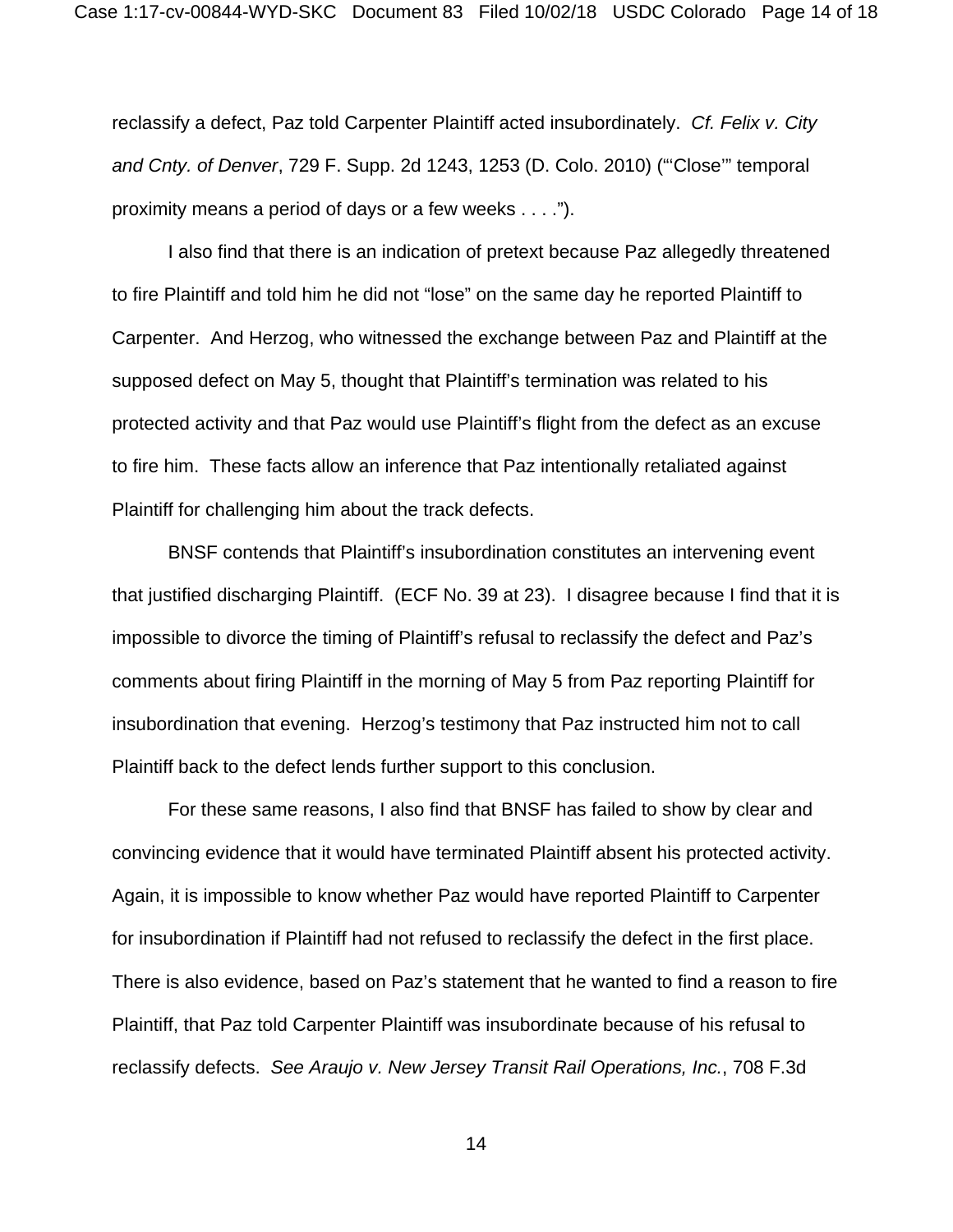152, 163 (3rd Cir. 2013) (reversing clear and convincing finding even though plaintiff "was technically in violation of written rules" because "they do not shed any light on whether [defendant's] decision to file disciplinary charges was retaliatory").

The initial conversation between Paz and Carpenter led Carpenter to formally charge Plaintiff with insubordination, instead of a possibly lower charge like failure to follow instructions. Miller stated that he relied on the charge of insubordination in determining the appropriate level of discipline. And Detlefsen and Miller both relied on Paz's description of the May 5 incident to conclude that Plaintiff was insubordinate. Although there is certainly evidence that Plaintiff was insubordinate, especially if you believe Paz's testimony, Plaintiff's and Paz's conflicting accounts of what happened on May 5 creates a genuine issue of material fact as to whether Plaintiff was insubordinate, failed to follow instructions, or was completely innocent. Due the centrality of Paz's involvement with Plaintiff's termination, and Plaintiff's allegations that Paz sought a reason to fire him, I cannot conclude there is clear and convincing evidence BNSF would have terminated Plaintiff in the absence of his protected activity.

Having construed the evidence to Plaintiff's advantage, as I must when considering a motion for summary judgment, I find that there are genuine issues of material fact as to whether Plaintiff's protected activity was a contributing factor that led to his discharge. Accordingly, BNSF's motion for summary judgment is denied.

#### **B. Punitive Damages**

To be entitled to punitive damages in a FRSA claim, a plaintiff must show that the employer acted with a "reckless or callous disregard for the plaintiff's rights, as well as intentional violations of federal law." *Cain*, 816 F.3d at 642. In *Kolstad v. American*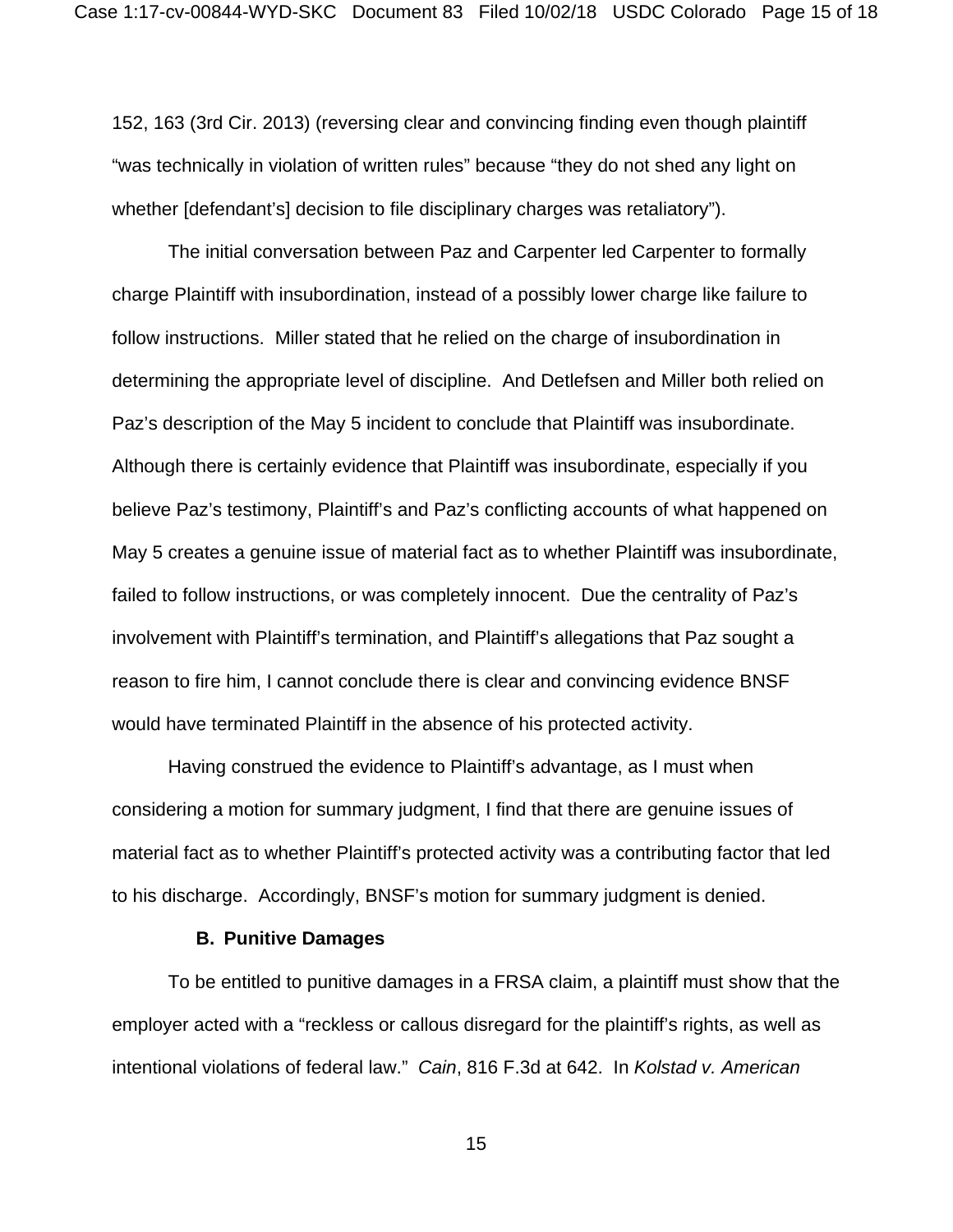*Dental Association*, 527 U.S. 526 (1999), the Supreme Court held, in the Title VII context, that employers may be vicariously liable for punitive damages based on discriminatory conduct of lower level management. However, this liability does not attach where "the discriminatory employment decisions of managerial agents . . . are contrary to the employer's good faith efforts to comply with Title VII." *Kolstad*, 527 U.S. at 545; *see also BNSF Ry. Co. v. U.S. Dep't of Labor Admin. Review Bd.*, 867 F.3d 942, 949 (8th Cir. 2017) (applying *Kolstad*'s "good faith" exception to FRSA claims).

To avail itself of *Kolstad's* good-faith-compliance standard, an employer must at least 1) "adopt antidiscrimination policies;" 2) "make a good faith effort to educate its employees about these policies and the statutory prohibitions"; and 3) make "good faith efforts to enforce an antidiscrimination policy."

*McInnis v. Fairfield Cmtys., Inc.*, 458 F.3d 1129, 1138 (10th Cir. 2006) (quoting

*Cadena v. Pacesetter Corp.*, 224 F.3d 1203, 1210 (10th Cir. 2000)).

"The question of good faith compliance is decided by the jury if there are material

issues of disputed facts," and summary judgment eliminating the claim "can only be

granted if there is no genuine dispute over the relevant *Kolstad* facts." *E.E.O.C. v. Prof'l* 

*Bureau of Collections of Maryland, Inc.*, 686 F. Supp. 2d 1151, 1154-55 (D. Colo. 2010).

BNSF does not contend that Paz is not a management-level employee, and I

therefore assume (only for the purposes of this order) that Paz is such an employee for

whom BNSF may be vicariously liable.4 *See Cain* 816 F.3d at 642 (relying on

<sup>4</sup> In any event, Paz testified, for example, that he supervises approximately 20 unionlevel employees. (Pl. Ex. 14, Michael Paz Dep. 11:10-13). This is likely places Paz within the Supreme Court's broad parameters for employees who have "managerial capacity." *See Kolstad*, 527 U.S. at 543 (explaining that in reviewing whether an employee meets this description the court "should review the type of authority that the employer has given to the employee, the amount of discretion that the employee has in what is done and how it is accomplished.").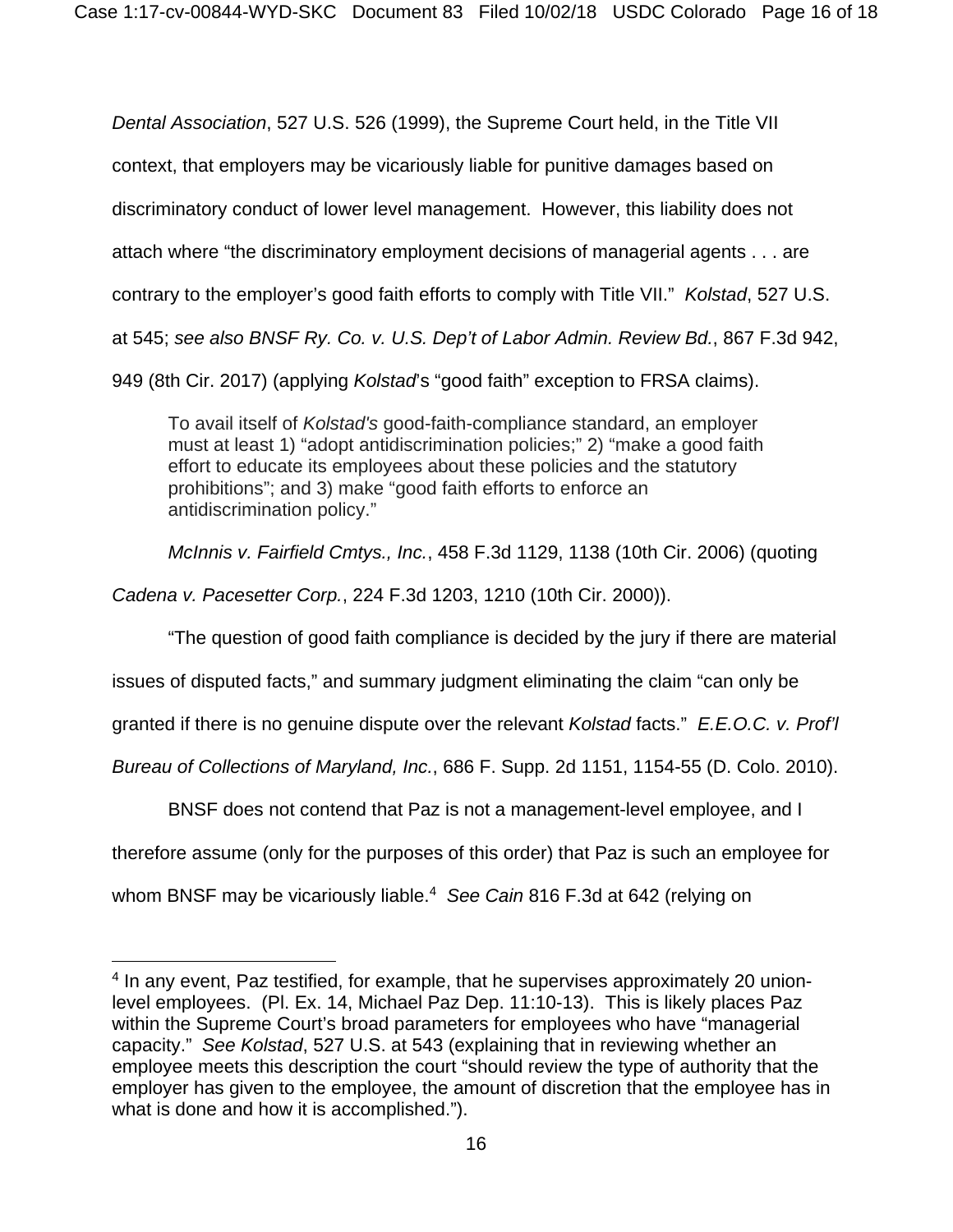statements by two foremen to uphold award of punitive damages). Thus, the question becomes did Paz act with a "reckless or callous disregard for the plaintiff's rights, as well as intentional violations of federal law"? *Id.*

To answer this question, the following facts are relevant. Paz stated that he was "aware that federal law prohibits retaliation against an employee that reports a safety concern." (Pl. Ex. 14, Michael Paz Dep. 160:11-14). Paz initiated disciplinary action against Plaintiff by telling Carpenter that Plaintiff was insubordinate. Plaintiff and Herzog testified that Paz, and BNSF more broadly, retaliated against Plaintiff because he challenged Paz about reporting track defects. Combining these three sets of facts leads me to conclude that there is at least a dispute over whether Paz recklessly or callously disregarded Plaintiff's rights under the FRSA and whether these violations were intentional.

But BNSF contends the *Kolstad* good-faith exception applies. The problem for BNSF is that there is a dispute over whether it has made good faith efforts to enforce its retaliation policies. Supporting BNSF's good faith efforts is Miller's testimony that he disciplined Paz when he retaliated against another employee. Opposing BNSF's good faith efforts is Detlefsen testimony that that even though she reviewed the investigatory hearing transcript where Plaintiff complained of being retaliated against by Paz, she did nothing to investigate Plaintiff's claim. Detlefsen's failure to do any sort of factual investigation into Plaintiff's claim is magnified by the facts that Paz had previously been disciplined for retaliation, which may have indicated the complaint was reasonable, and that part of Detlefsen's job description is overseeing BNSF's discipline policy.

Accordingly, BNSF's motion for summary judgment on Plaintiff's punitive